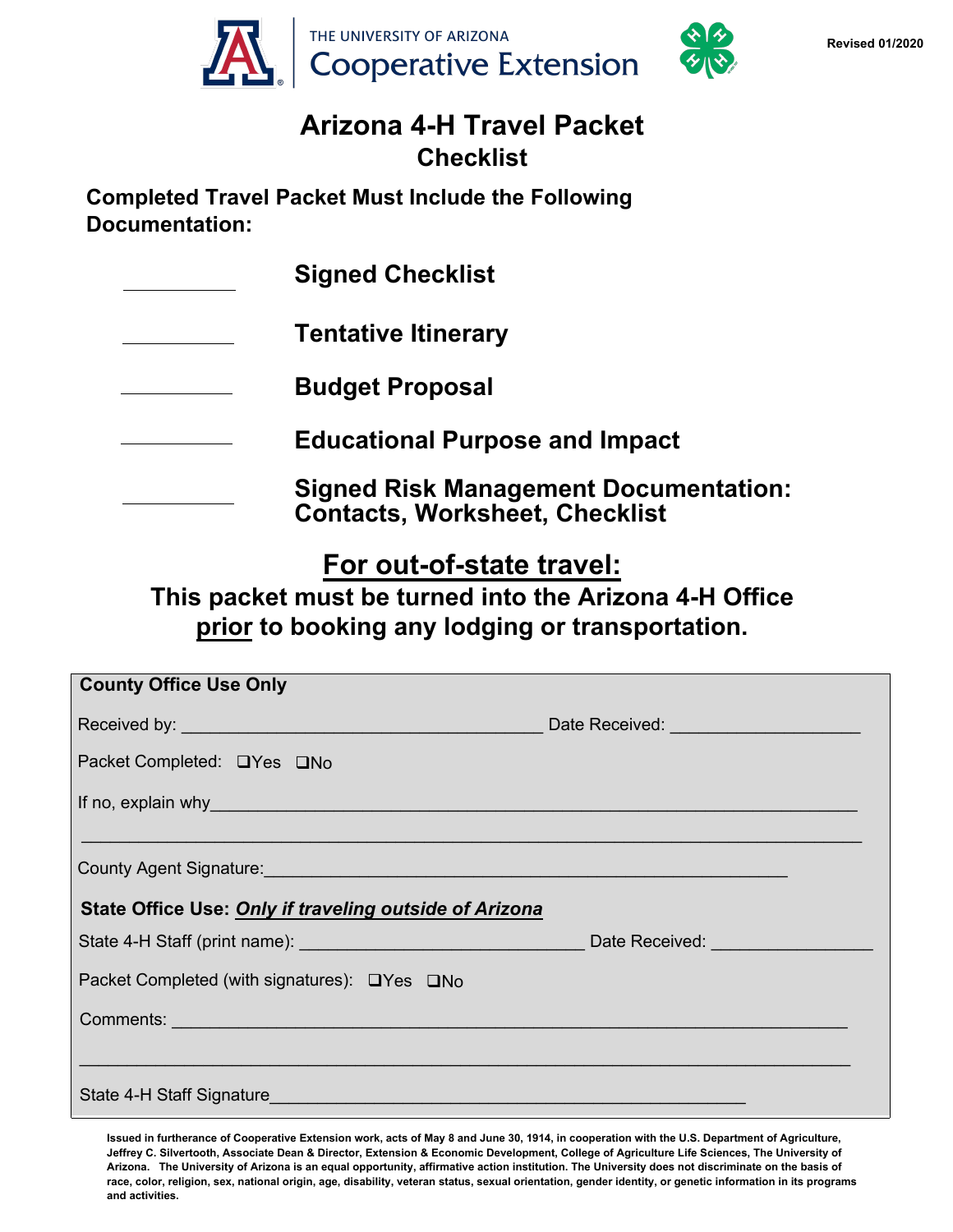



## **Tentative Itinerary**

4-H Club Name: \_\_\_\_\_\_\_\_\_\_\_\_\_\_\_\_\_\_\_\_\_\_\_\_\_\_\_\_\_\_\_\_ Date: \_\_\_\_\_\_\_\_\_\_\_\_\_\_\_\_\_\_\_\_\_\_\_\_ Trip Contact Person: <br>
Trip Contact Person: Trip Contact Person: 2012 **Please complete the following information prior to booking and keep this sheet in an accessible location where volunteers and staff can have easy access if necessary. Trip Information** *Departure Information* Departure Date: \_\_\_\_\_\_\_\_\_\_\_\_\_\_\_\_\_\_ Departure Location: \_\_\_\_\_\_\_\_\_\_\_\_\_\_\_\_\_\_\_\_\_\_\_\_\_\_ Time of Departure: \_\_\_\_\_\_\_\_\_\_\_\_\_\_\_\_\_\_\_\_\_\_\_\_\_ ETA: \_\_\_\_\_\_\_\_\_\_\_\_\_\_\_\_\_\_\_\_\_\_\_\_\_\_\_\_\_\_ Destination: \_\_\_\_\_\_\_\_\_\_\_\_\_\_\_\_\_\_\_\_\_\_\_\_\_\_\_\_\_\_\_\_\_\_\_\_\_\_\_\_\_\_\_\_\_\_\_\_\_\_\_\_\_\_\_\_\_\_\_\_\_ *Return Information* Return Date: \_\_\_\_\_\_\_\_\_\_\_\_\_\_\_\_\_\_\_\_\_\_\_\_\_\_\_\_ Departing from: \_\_\_\_\_\_\_\_\_\_\_\_\_\_\_\_\_\_\_\_\_\_\_ Time of Return: \_\_\_\_\_\_\_\_\_\_\_\_\_\_\_\_\_\_\_\_\_\_\_\_\_\_\_\_\_\_\_\_ETA: \_\_\_\_\_\_\_\_\_\_\_\_\_\_\_\_\_\_\_\_\_\_\_\_\_\_\_ Location of Arrival: **Method of Transportation**  $\Box$  Personal Vehicle  $\Box$  Rental Car  $\Box$  Train  $\Box$  Bus  $\Box$  Flying Other: \_\_\_\_\_\_\_\_\_\_\_\_\_\_ **List of Travelers (an attached list is also acceptable)** Names of Chaperones: \_\_\_\_\_\_\_\_\_\_\_\_\_\_\_\_\_\_\_\_\_\_\_\_\_\_\_\_\_\_\_\_\_\_\_\_\_\_\_\_\_\_\_\_\_\_\_\_\_\_\_\_\_\_\_ \_\_\_\_\_\_\_\_\_\_\_\_\_\_\_\_\_\_\_\_\_\_\_\_\_\_\_\_\_\_\_\_\_\_\_\_\_\_\_\_\_\_\_\_\_\_\_\_\_\_\_\_\_\_\_\_\_\_\_\_\_\_\_\_\_\_\_\_\_\_\_\_\_ List of youth members expected to attend:  $\Box$  \_\_\_\_\_\_\_\_\_\_\_\_\_\_\_\_\_\_\_\_\_\_\_\_\_\_\_\_\_\_\_\_\_\_\_\_\_\_\_\_\_\_\_\_\_\_\_\_\_\_\_\_\_\_\_\_\_\_\_\_\_\_\_\_\_\_\_\_\_\_\_\_\_ **Lodging Information** Hotel Name: \_\_\_\_\_\_\_\_\_\_\_\_\_\_\_\_\_\_\_\_\_\_\_\_\_\_\_\_\_\_\_\_\_\_ Dates of Stay: \_\_\_\_\_\_\_\_\_\_\_\_\_\_\_\_\_\_\_ City, State, Zip: \_\_\_\_\_\_\_\_\_\_\_\_\_\_\_\_\_\_\_\_\_\_\_\_\_\_\_\_\_\_\_\_\_\_\_\_\_\_\_\_\_\_\_\_\_\_\_\_\_\_\_\_\_\_\_\_\_\_\_\_\_\_ Phone #: \_\_\_\_\_\_\_\_\_\_\_\_\_\_\_\_\_\_\_\_\_\_\_ Number of rooms: \_\_\_\_\_\_\_\_\_\_\_\_

**Issued in furtherance of Cooperative Extension work, acts of May 8 and June 30, 1914, in cooperation with the U.S. Department of Agriculture, Jeffrey C. Silvertooth, Associate Dean & Director, Extension & Economic Development, College of Agriculture Life Sciences, The University of Arizona. The University of Arizona is an equal opportunity, affirmative action institution. The University does not discriminate on the basis of race, color, religion, sex, national origin, age, disability, veteran status, sexual orientation, gender identity, or genetic information in its programs and activities.** 

\_\_\_\_\_\_\_\_\_\_\_\_\_\_\_\_\_\_\_\_\_\_\_\_\_\_\_\_\_\_\_\_\_\_\_\_\_\_\_\_\_\_\_\_\_\_\_\_\_\_\_\_\_\_\_\_\_\_\_\_\_\_\_\_\_\_\_\_\_\_\_\_\_\_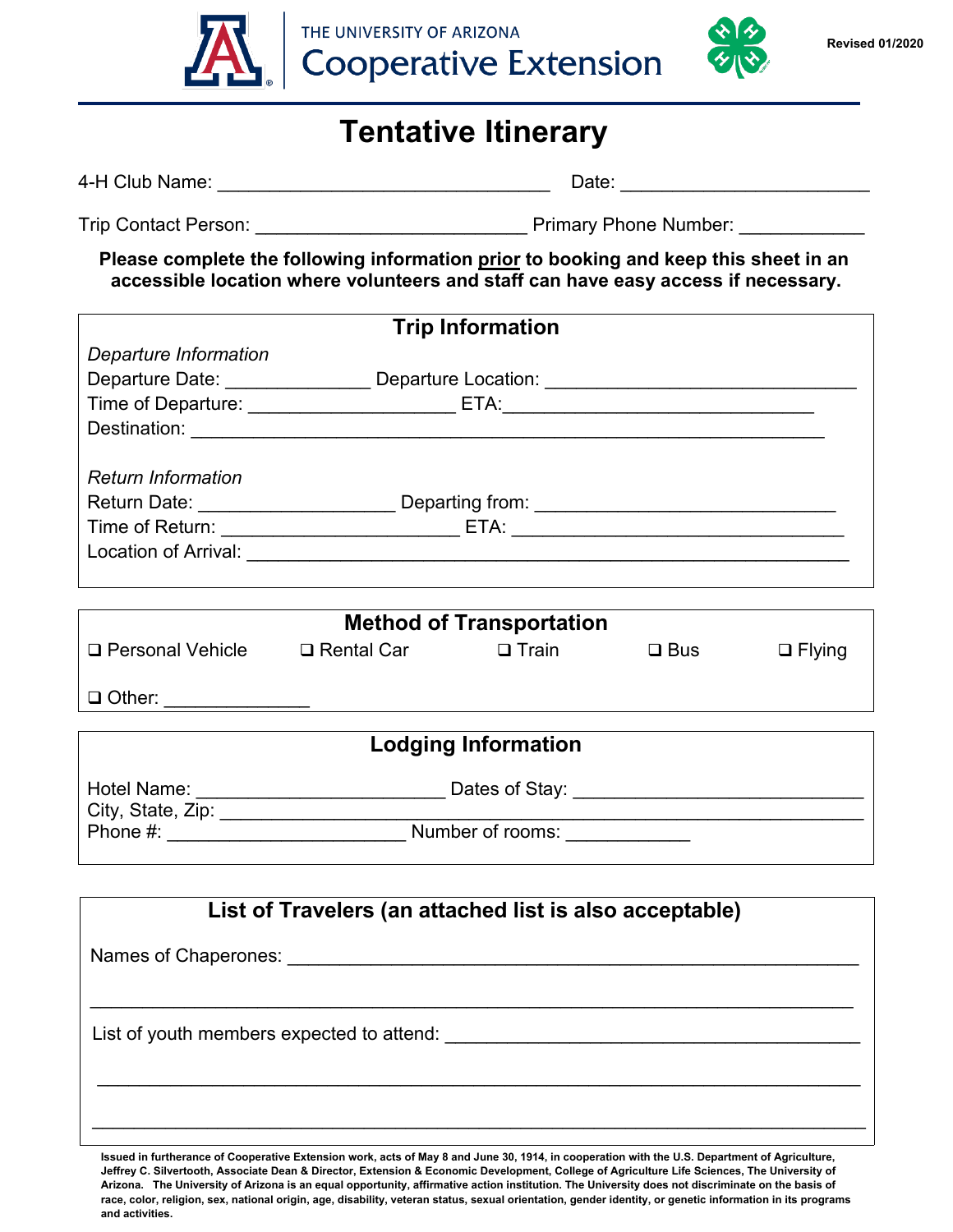

THE UNIVERSITY OF ARIZONA **Cooperative Extension** 



## **Budget Proposal**

4-H Club Name: \_\_\_\_\_\_\_\_\_\_\_\_\_\_\_\_\_\_\_\_\_\_\_\_\_\_\_\_\_\_\_\_ Date: \_\_\_\_\_\_\_\_\_\_\_\_\_\_\_\_\_\_

Person Filling Out Form: The Primary Phone Number: Let a Primary Phone Number:  $\blacksquare$ 

**Please complete the "Budgeted" section of this form for approval and prior to your trip. Use the "actual" section to keep track of your expenses. Keep this sheet in an accessible location where volunteers and staff can have easy access if necessary.**

| INCOME: Source, Use, Purpose | <b>Budgeted</b> | Actual |
|------------------------------|-----------------|--------|
| <b>Donations/Gifts</b>       |                 |        |
|                              |                 |        |
|                              |                 |        |
|                              |                 |        |
|                              |                 |        |
|                              |                 |        |
| Fundraising/Event(s)         |                 |        |
|                              |                 |        |
|                              |                 |        |
|                              |                 |        |
|                              |                 |        |
|                              |                 |        |
| All Other Income             |                 |        |
|                              |                 |        |
|                              |                 |        |
|                              |                 |        |
|                              |                 |        |
|                              |                 |        |
| <b>TOTAL INCOME</b>          |                 |        |

| <b>EXPENSES: Describe</b>                                         | Budgeted | Actual |
|-------------------------------------------------------------------|----------|--------|
| Transportation to and from destination (airfare, rental car, etc) |          |        |
|                                                                   |          |        |
|                                                                   |          |        |
|                                                                   |          |        |
|                                                                   |          |        |
|                                                                   |          |        |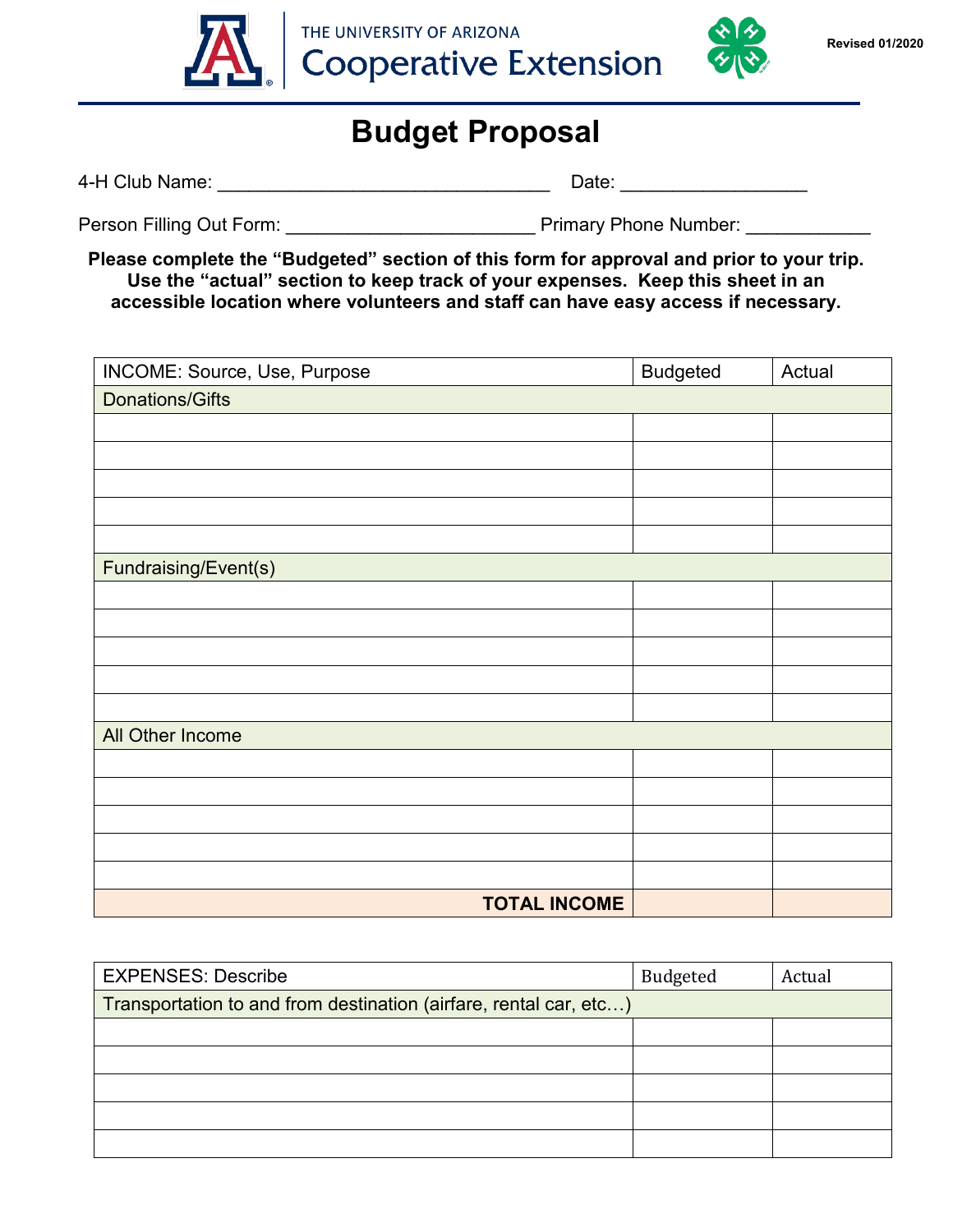

# **Cooperative Extension**



| Transportation during trip (bus, trains, etc)       |  |
|-----------------------------------------------------|--|
|                                                     |  |
|                                                     |  |
|                                                     |  |
|                                                     |  |
|                                                     |  |
| <b>Lodging and Meals</b>                            |  |
|                                                     |  |
|                                                     |  |
|                                                     |  |
|                                                     |  |
|                                                     |  |
| <b>All Other Expenses</b>                           |  |
|                                                     |  |
|                                                     |  |
|                                                     |  |
|                                                     |  |
|                                                     |  |
| <b>TOTAL EXPENSES</b>                               |  |
| Beginning Balance + Total Income - Total Expenses = |  |
| <b>TOTAL CLOSING BALANCE</b>                        |  |
|                                                     |  |

Any additional information: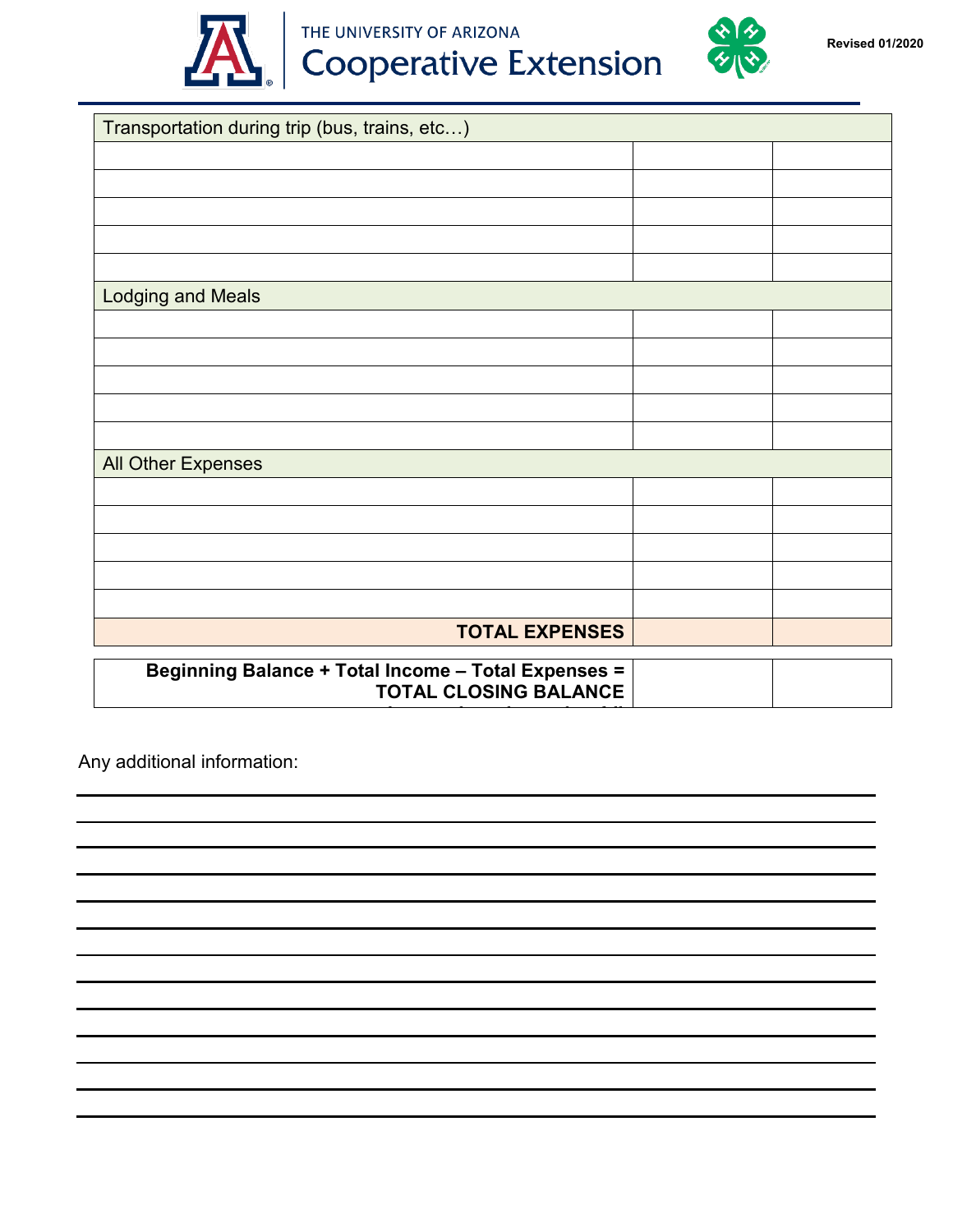



# **Educational Purpose and Impact**

4-H seeks to support youth in as many educational opportunities as possible. Every trip or event affiliated with 4-H should be founded on positive youth development and should have an education purpose and impact for youth. Please fill out the following document explaining the educational purpose of the trip.

- 1.) Which of the following mission mandates does this trip fall under (check all that apply):
	- $\Box$  Citizenship (i.e. civic engagement, service, leadership)
	- $\Box$  Healthy Living (i.e. nutrition, fitness, social-emotional health)
	- $\Box$  Science (i.e. animal science and agriculture, engineering, technology)
	- a) Please elaborate on how this experience falls into the mission mandate(s) selected above.

2.) Give a short summary on the educational purpose and impact of this trip.

3.) How will youth be learning and strengthening the skills outlined in the education purpose (question 2)?

4.) How will youth use what they learned during this trip once they return to their home communities?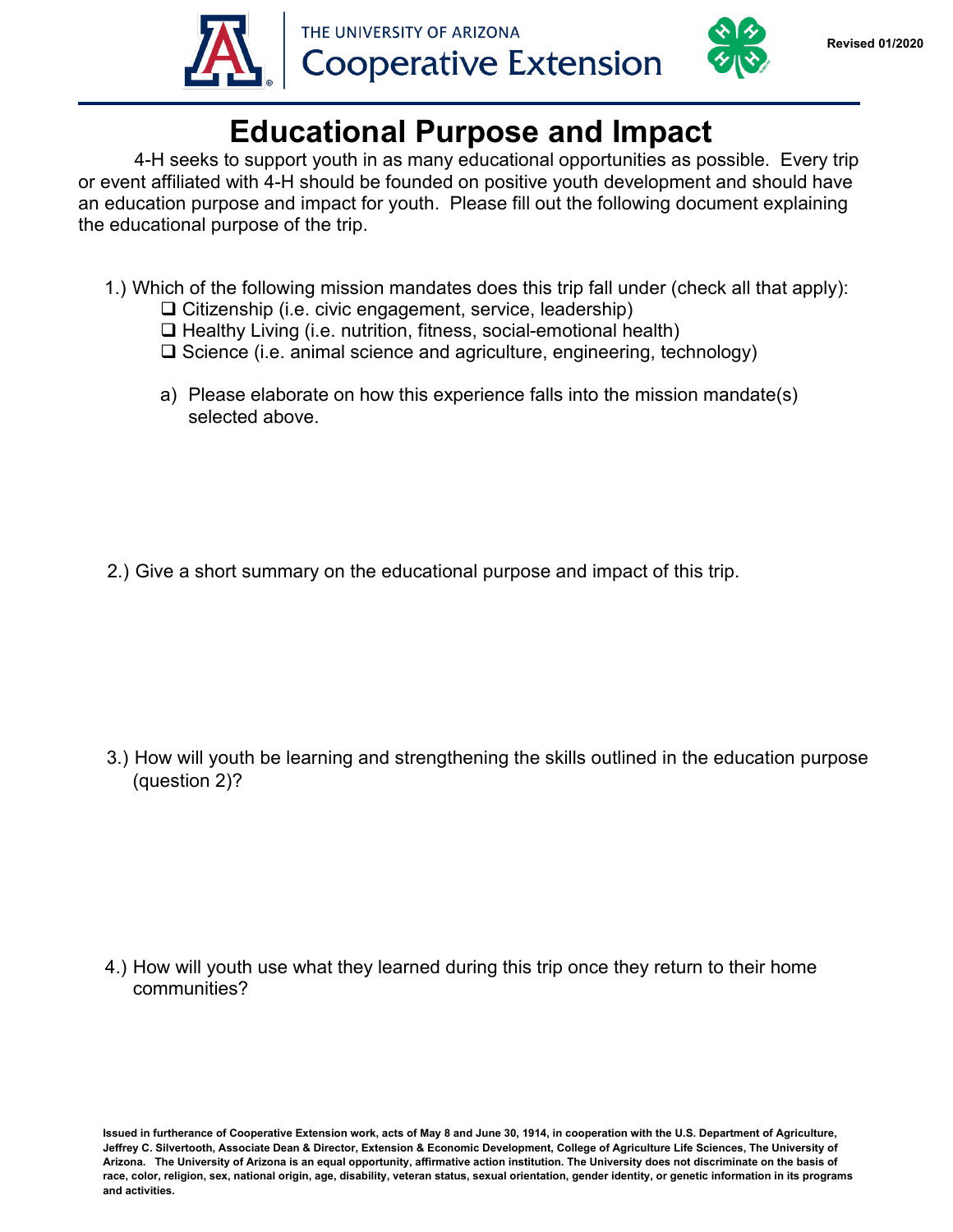

# **4-H Event Risk Management – Contacts**

Title of Event/Activity: \_\_\_\_\_\_\_\_\_\_\_\_\_\_\_\_\_\_\_\_\_\_\_\_\_\_\_\_\_\_\_\_\_\_\_\_\_\_\_\_\_\_\_\_\_\_\_\_\_\_\_\_\_\_\_\_\_\_

Contact Person: example and the example of the Primary Phone Number:  $\blacksquare$ 

**Please complete the following contact information prior to your event, and then keep this sheet in an accessible location where volunteers and staff can easy access if necessary. \*required to fill out**

| <b>Destination Emergency Contacts</b>      | <b>Name</b> | <b>Phone Number</b> |
|--------------------------------------------|-------------|---------------------|
| *Nearest Hospital to Destination           |             |                     |
| *Second Nearest Hospital to Destination    |             |                     |
| *Town Non-Emergency Police Department      |             |                     |
| <i>*Town Non-Emergency Fire Department</i> |             |                     |

| <b>Extension Contacts: Name</b>                          | <b>Phone</b><br><b>Number</b> | <b>Email (if applicable)</b>    |
|----------------------------------------------------------|-------------------------------|---------------------------------|
| State 4-H Leader: Jeremy Elliott-Engel                   | 520-621-3390                  | elliottengelj@email.arizona.edu |
| State 4-H Program Coordinator Sr.: Ashley Patricia Parra | 520-621-5316                  | ashparra97@email.arizona.edu    |
| *County Extension Office:                                |                               |                                 |
| *County Extension Staff Person:                          |                               |                                 |
| <b>Additional County Extension Staff Person:</b>         |                               |                                 |

| <b>Additional Contacts</b>                  | <b>Phone Number</b> | <b>Secondary Phone Number</b><br>(if applicable) |
|---------------------------------------------|---------------------|--------------------------------------------------|
| Poison Control                              | 1-800-222-1222      |                                                  |
| <b>National Suicide Prevention Hotline</b>  | 1-800-273-8255      |                                                  |
| AZ Department of Child Safety               | 1-888-767-2445      |                                                  |
| <b>Crisis Intervention Hotline</b>          | 1-800-631-1314      | 1-602-222-9444                                   |
| Southern Arizona Children's Advocacy Center | 1-520-724-6600      |                                                  |
| <b>National Child Abuse Hotline</b>         | 1-800-422-4453      |                                                  |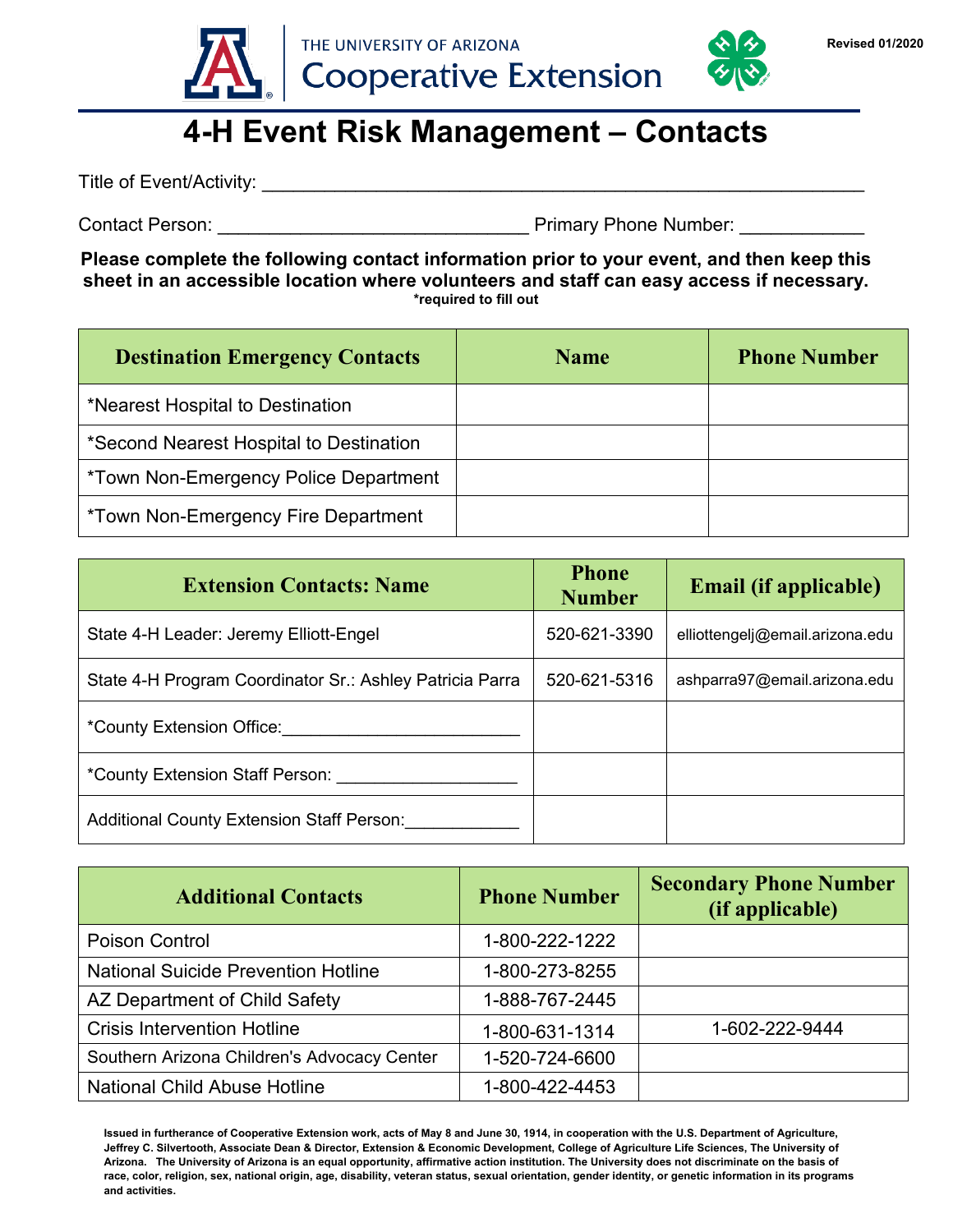



# **4-H Event Risk Management – Worksheet**

List potential risks and the steps you will take to prevent accidents or injuries. Consider risks to participants, volunteers, property, equipment, or the 4-H organization.

Examples of risks to consider when planning an event:

- Physical harm participants, by-standers, and animals
- Emotional harm rejecting, ignoring, etc.

| <b>Potential Risks to Participants</b>                                                             | <b>Steps to Manage Risk</b>                                                                                                                     |
|----------------------------------------------------------------------------------------------------|-------------------------------------------------------------------------------------------------------------------------------------------------|
| <b>Example: Participant could be stepped on by</b><br>livestock.                                   | Example: Request participants wear appropriate<br>closed toed shoes.                                                                            |
| Example: By-standers could yell cruel things at a<br>member based of their religious affiliations. | Example: Though you can't prevent or predict<br>what by-standers will do, you can discuss with your<br>member how in 4-H we don't discriminate. |
|                                                                                                    |                                                                                                                                                 |
|                                                                                                    |                                                                                                                                                 |
|                                                                                                    |                                                                                                                                                 |
|                                                                                                    |                                                                                                                                                 |
|                                                                                                    |                                                                                                                                                 |
|                                                                                                    |                                                                                                                                                 |
|                                                                                                    |                                                                                                                                                 |
|                                                                                                    |                                                                                                                                                 |
|                                                                                                    |                                                                                                                                                 |
|                                                                                                    |                                                                                                                                                 |
|                                                                                                    |                                                                                                                                                 |
|                                                                                                    |                                                                                                                                                 |
|                                                                                                    |                                                                                                                                                 |
|                                                                                                    |                                                                                                                                                 |
|                                                                                                    |                                                                                                                                                 |
|                                                                                                    |                                                                                                                                                 |
|                                                                                                    |                                                                                                                                                 |
|                                                                                                    |                                                                                                                                                 |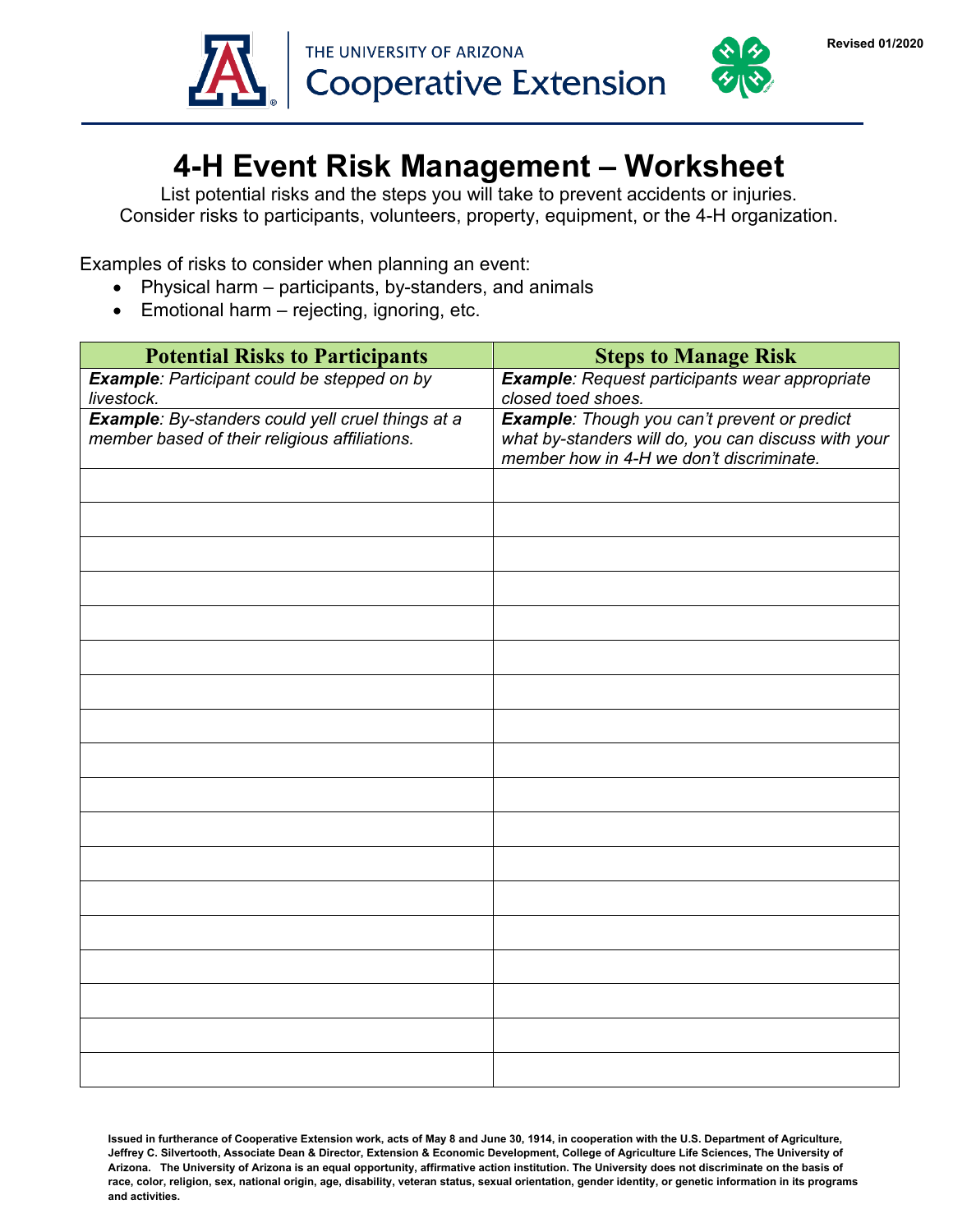



Please verify that the following has been completed or you have it prior to and during your event.

| <b>Risk Management Forms for Each Participant</b> | <b>Completed</b> | <b>Date</b><br><b>Completed</b> |
|---------------------------------------------------|------------------|---------------------------------|
| Enrolled in 4-HOnline                             |                  |                                 |
| <b>Signed Code of Conduct</b>                     |                  |                                 |
| Media Release Form                                |                  |                                 |
| <b>Youth Medical Form</b>                         |                  |                                 |
| <b>Adult Volunteer Medical Form</b>               |                  |                                 |
| Accident / Incident Report - blank form           |                  |                                 |

| <b>Additional Risk Management Tools</b>                                                                     | Completed/<br><b>On Hand</b> | <b>Not Needed</b> |
|-------------------------------------------------------------------------------------------------------------|------------------------------|-------------------|
| <b>Special Event Insurance</b>                                                                              |                              |                   |
| <b>First Aid Kit</b>                                                                                        |                              |                   |
| Emergency telephone list including parent contact<br>information                                            |                              |                   |
| Available telephone                                                                                         |                              |                   |
| Additional supervision by older youth, parents, or<br>volunteers - screened if required if alone with youth |                              |                   |

| <b>County Office Use Only</b>                                                                                                                                                                                                        |                                          |  |
|--------------------------------------------------------------------------------------------------------------------------------------------------------------------------------------------------------------------------------------|------------------------------------------|--|
|                                                                                                                                                                                                                                      | Date Received: Network and the Received: |  |
| Meets required risk management standards: $\Box$ Yes $\Box$ No                                                                                                                                                                       |                                          |  |
| If no, explain why example and the set of the set of the set of the set of the set of the set of the set of the                                                                                                                      |                                          |  |
|                                                                                                                                                                                                                                      |                                          |  |
| Assigned staff to handle risk management concerns: _____________________________                                                                                                                                                     |                                          |  |
| County Agent Signature: <b>Example 2018</b> The County Agent Signature:                                                                                                                                                              |                                          |  |
| <b>State Office Use: Only if traveling outside of Arizona</b>                                                                                                                                                                        |                                          |  |
| State 4-H Staff: <u>Alexander Contract Contract Contract Contract Contract Contract Contract Contract Contract Contract Contract Contract Contract Contract Contract Contract Contract Contract Contract Contract Contract Contr</u> | Date Received: <u>Date Received:</u>     |  |
| Meets required risk management standards: $\Box$ Yes $\Box$ No                                                                                                                                                                       |                                          |  |
| State 4-H Staff Signature <b>Example 2018</b> State 4-H Staff Signature                                                                                                                                                              |                                          |  |
|                                                                                                                                                                                                                                      |                                          |  |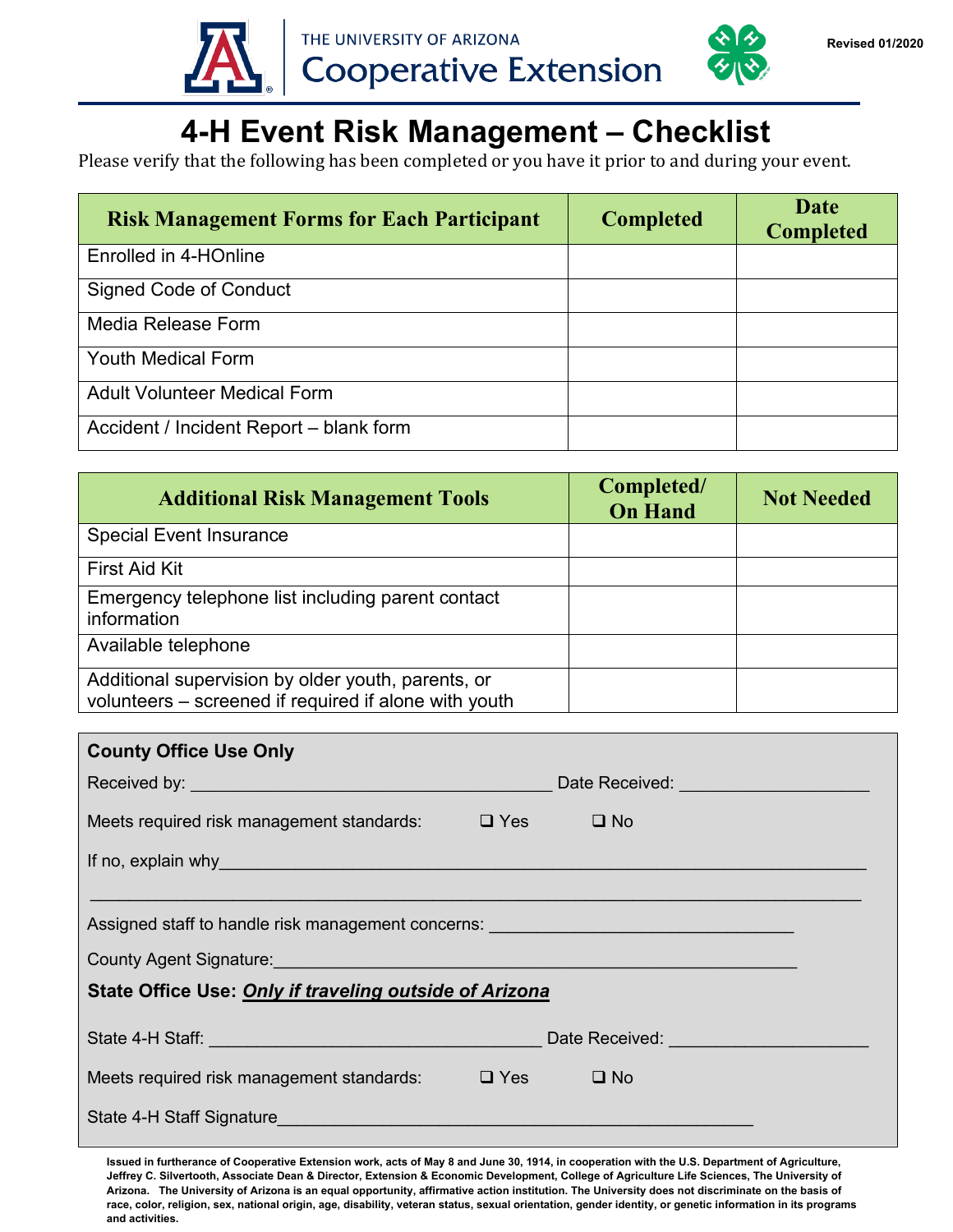



# **What to do?: 4-H Event Crisis Management**

Take one copy of this sheet with you when you attend any University of Arizona Cooperative Extension or Extension involved activity.

#### **ON-SITE IN A CRISIS OR POTENTIAL CRISIS**

- 1. Call appropriate emergency personnel: **911** (Emergency) or the appropriate agencies on 4-H Event Risk Management Plan – Contacts.
- 2. See to any injured persons using appropriate **first aid**.
- 3. Get other participants to a **safe location** to avoid further injuries, and to provide enough room to work on the injured person.
- 4. Call your county **Extension Office** or 4-H staff person immediately. Be prepared to tell **extension personnel** as much information as possible, even information that has yet to be confirmed.
	- **a.** This includes:
		- i. Number and extent of injuries.
		- ii. Names of injured.
		- iii. Location of responding hospital or emergency care center.
		- iv. Description and location of the incident.
		- v. Total number of people involved (number of youth, number of adults.)
- 5. Because county office phones may quickly become clogged with calls for information, request an **alternate phone** (office next door, etc.).
- 6. **Tell any news media** that call or show up:
	- Do not comment or disclose any information about the situation or people involved.
	- Refer media requests to University of Arizona personnel for more complete information.

**Call**: County-based 4-H professional at home and/or other offices that have people involved in the activity. See "4-H Event Risk Management – Contacts" for county-based 4-H professional contact information.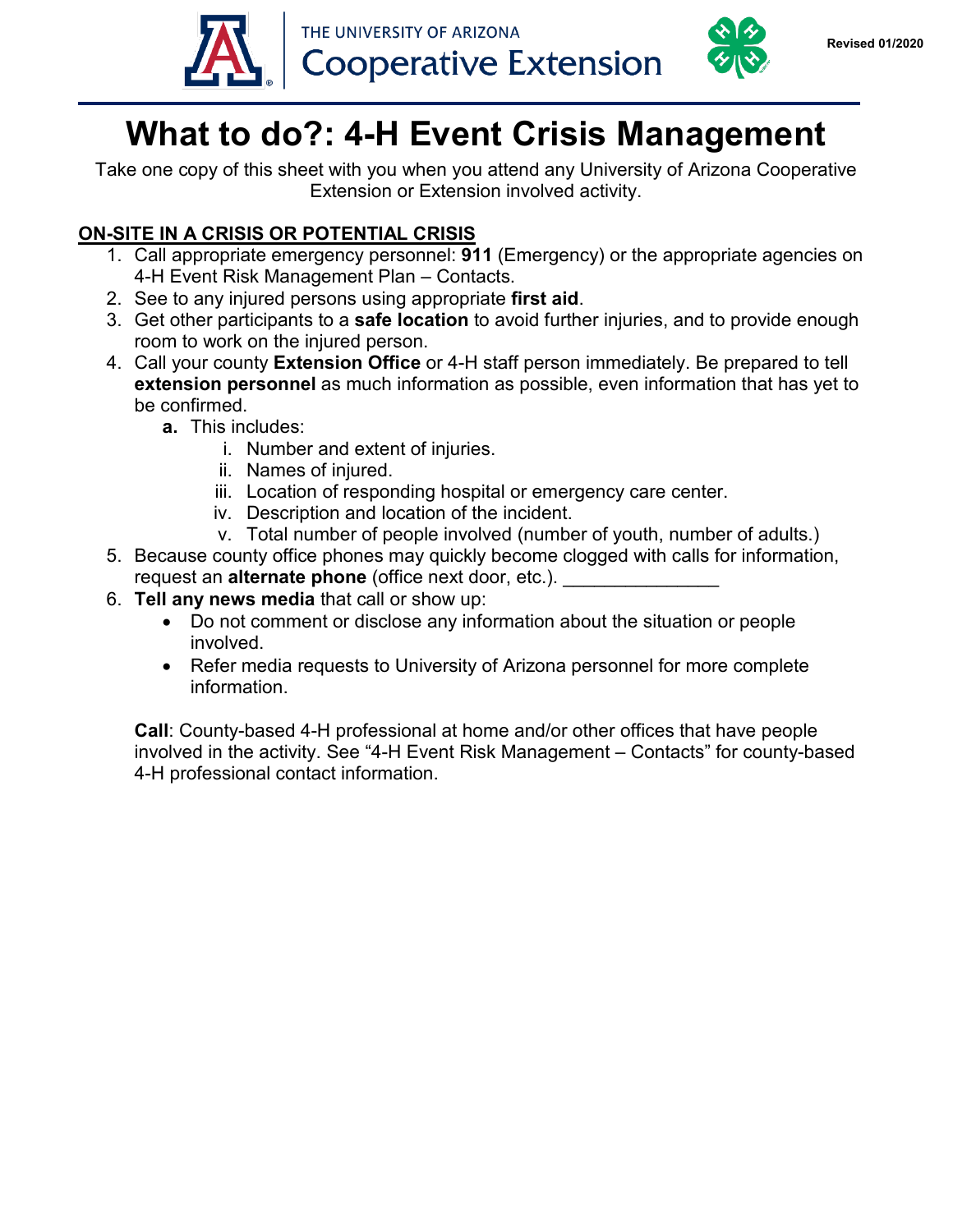

THE UNIVERSITY OF ARIZONA **Cooperative Extension** 



**Revised 01/2020**

# **ARIZONA 4-H ACCIDENT / INCIDENT REPORT FORM**

Arizona Cooperative Extension is requesting information to report the nature and circumstances of accidents and incidents occurring at UACE programs. If you do not provide requested information the report may be without pertinent information. The information you provide may be shared with appropriate UACE employees, UACE/4-H volunteers, officials, medical personnel, and others as needed. Information provided to UACE may also be shared among offices within the University of Arizona and outside entities as necessary or appropriate in the conduct of legitimate University business and consistent with applicable law.

|                                                                                                                                                                                                                                                                      |  | _Date:_______________ |
|----------------------------------------------------------------------------------------------------------------------------------------------------------------------------------------------------------------------------------------------------------------------|--|-----------------------|
|                                                                                                                                                                                                                                                                      |  |                       |
| Type of incident: ___Behavioral ___Accident ___Epidemic ___Illness ___Other(describe):_______________________                                                                                                                                                        |  |                       |
|                                                                                                                                                                                                                                                                      |  |                       |
|                                                                                                                                                                                                                                                                      |  |                       |
| Check one: ___Participant ___Camper ___Visitor ___UACE/4-H Volunteer ___UA Employee ___Parent                                                                                                                                                                        |  |                       |
|                                                                                                                                                                                                                                                                      |  |                       |
|                                                                                                                                                                                                                                                                      |  |                       |
|                                                                                                                                                                                                                                                                      |  |                       |
| Name/Addresses/Telephone Number of Witnesses (Attach signed Witness Form statements):                                                                                                                                                                                |  |                       |
|                                                                                                                                                                                                                                                                      |  |                       |
|                                                                                                                                                                                                                                                                      |  |                       |
|                                                                                                                                                                                                                                                                      |  |                       |
| Describe the Accident/Incident in detail, including the sequence of activities and what the individual/injured was doing.<br>[Attach extra pages if needed]:                                                                                                         |  |                       |
|                                                                                                                                                                                                                                                                      |  |                       |
|                                                                                                                                                                                                                                                                      |  |                       |
| <b>Where occurred?</b> [Specify location of accident/incident, including location of individual/injured and witness(es). Use<br>diagram to locate persons/objects, if appropriate]:<br>Was individual/injured participating in an activity at time of injury? Yes No |  |                       |
| If so, what activity?                                                                                                                                                                                                                                                |  |                       |
| Actions taken at time of incident/accident: by Extension Employee(s) or UACE/4-H volunteer(s) ______________________                                                                                                                                                 |  |                       |

**Jeffrey C. Silvertooth, Associate Dean & Director, Extension & Economic Development, College of Agriculture Life Sciences, The University of Arizona. The University of Arizona is an equal opportunity, affirmative action institution. The University does not discriminate on the basis of race, color, religion, sex, national origin, age, disability, veteran status, sexual orientation, gender identity, or genetic information in its programs and activities.**